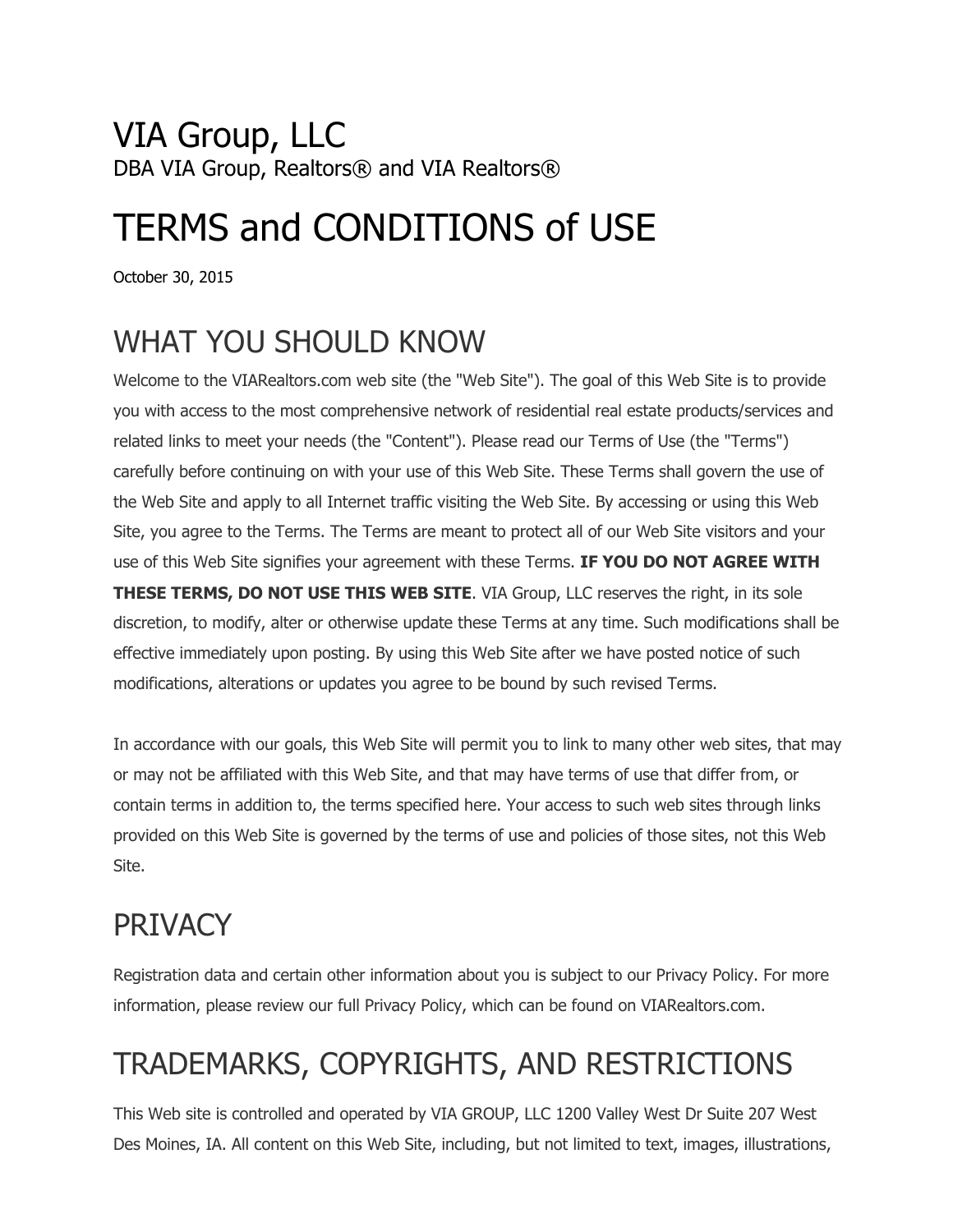audio clips, and video clips, is protected by copyrights, trademarks, service marks, and/or other intellectual property rights (which are governed by U.S. and worldwide copyright laws and treaty provisions, privacy and publicity laws, and communication regulations and statutes), and are owned and controlled by VIA GROUP, LLC or its affiliates, or by third party content providers, merchants, sponsors and licensors (collectively "Providers") that have licensed their content or the right to market their products and/or services to VIA GROUP, LLC . Content on this Web Site or any web site owned, operated, licensed or controlled by the Providers is solely for your personal, non-commercial use. You may print a copy of the Content and/or information contained herein for your personal, non-commercial use only, but you may not copy, reproduce, republish, upload, post, transmit, distribute, and/or exploit the Content or information in any way (including by e-mail or other electronic means) for commercial use without the prior written consent of VIA GROUP, LLC or the Providers. You may request consent by emailing a request to info@viarealtors.com. Without the prior written consent of VIA GROUP, LLC or the Providers, your modification of the Content, use of the Content on any other web site or networked computer environment, or use of the Content for any purpose other than personal, non-commercial use, violates the rights of the owners of the VIARealtors.com and/or the Provider copyrights, trademarks or service marks and other proprietary rights, and is prohibited. As a condition to your use of this Web Site, you warrant to VIA GROUP, LLC that you will not use our Web Site for any purpose that is unlawful or prohibited by these Terms, including without limitation the posting or transmitting any threatening, libelous, defamatory, obscene, scandalous, inflammatory, pornographic, or profane material. If you violate any of these Terms, your permission to use our Web Site immediately terminates without the necessity of any notice. VIA GROUP, LLC retains the right to deny access to anyone at its discretion for any reason, including for violation of these Terms. You may not use on your web site any trademarks, service marks or copyrighted materials appearing on this Web Site, including but not limited to any logos or characters, without the express written consent of the owner of the mark or copyright. You may not frame or otherwise incorporate into another web site any of the Content or other materials on this Web Site without prior written consent of VIA GROUP, LLC .

#### PROHIBITED ACTIVITIES

You are specifically prohibited from any use of this Web Site, and You agree not to use or permit others to use this Web Site, for any of the following: (a) take any action that imposes an unreasonable or disproportionately large load on the Web Site's infrastructure, including but not limited to "spam" or other such unsolicited mass e-mailing techniques; (b) disclose to, or share with, the assigned confirmation numbers and/or passwords with any unauthorized third parties or using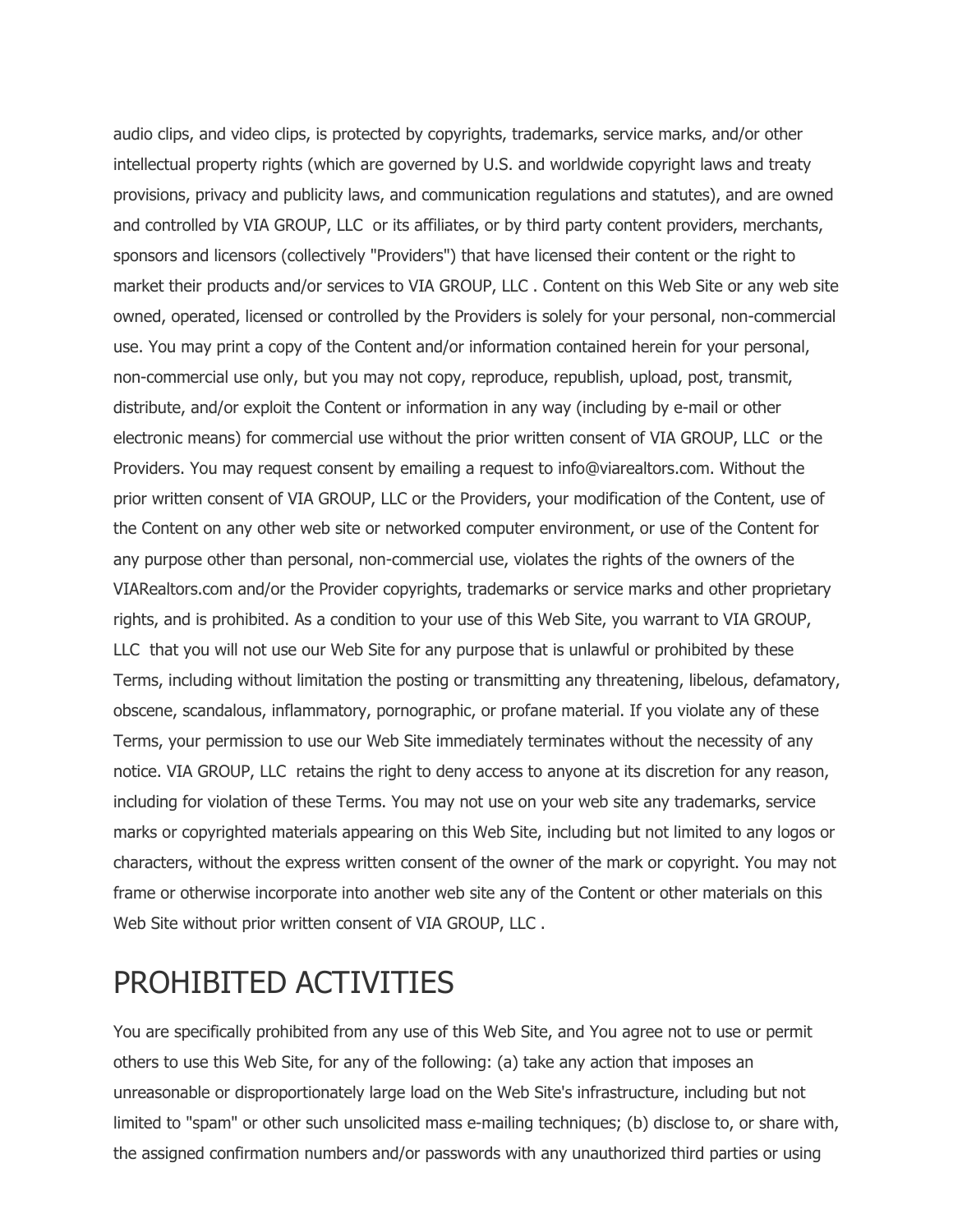the assigned confirmation numbers and/or passwords for any unauthorized purpose; (c) attempt to decipher, decompile, disassemble or reverse engineer any of the software or HTML code comprising or in any way making up a part of this Web Site; (d) upload, post, emailing or otherwise transmitting any information, content, or proprietary rights that You do not have a right to transmit under any law or under contractual or fiduciary relationships; (e) violating any applicable local, state, national or international law, including, but not limited to, any regulations having the force of law; and, (f) using any robot, spider, intelligent agent, other automatic device, or manual process to search, monitor or copy our web pages, or the content without our prior written permission, provided that generally available third party Web browser such as Microsoft Internet Explorer® may be used without such permission.

# LINKS

This Web Site may contain links to other web sites ("Linked Sites"). The Linked Sites are provided for your convenience and information only and, as such, you access them at your own risk. This website also incorporates Google Maps. Click Here for the Google Maps Terms of Use.

### DISCLAIMER OF WARRANTIES AND LIABILITY

ALL CONTENT ON THIS WEB SITE IS PROVIDED "AS IS" AND WITHOUT WARRANTIES OF ANY KIND EITHER EXPRESS OR IMPLIED. OTHER THAN THOSE WARRANTIES WHICH, UNDER THE U.S. LAWS APPLICABLE TO THESE TERMS, ARE IMPLIED BY LAW AND ARE INCAPABLE OF EXCLUSION, RESTRICTION, OR MODIFICATION, VIA GROUP, LLC DISCLAIMS ANY AND ALL WARRANTIES, EXPRESS OR IMPLIED, INCLUDING, BUT NOT LIMITED TO, IMPLIED WARRANTIES OF MERCHANTABILITY AND FITNESS FOR A PARTICULAR PURPOSE. NEITHER VIA GROUP, LLC, ITS AFFILIATED OR RELATED ENTITIES, NOR THE PROVIDERS, NOR ANY PERSON INVOLVED IN THE CREATION, PRODUCTION, AND DISTRIBUTION OF THIS WEB SITE WARRANT THAT THE FUNCTIONS CONTAINED IN THIS WEB SITE WILL BE UNINTERRUPTED OR ERROR-FREE, THAT DEFECTS WILL BE CORRECTED, OR THAT THE SERVER THAT MAKES THE CONTENT AVAILABLE WILL BE FREE OF VIRUSES OR OTHER HARMFUL COMPONENTS. THE CONTENT THAT YOU ACCESS ON THIS WEB SITE IS PROVIDED SOLELY FOR YOUR CONVENIENCE AND INFORMATION ONLY. VIA GROUP, LLC DOES NOT WARRANT OR MAKE ANY REPRESENTATIONS REGARDING THE RESULTS THAT MAY BE OBTAINED FROM THE USE OF THIS WEB SITE, OR AS TO THE RELIABILITY, ACCURACY OR CURRENCY OF ANY INFORMATION CONTENT, SERVICE AND/OR MERCHANDISE ACQUIRED PURSUANT TO YOUR USE OF THIS WEB SITE.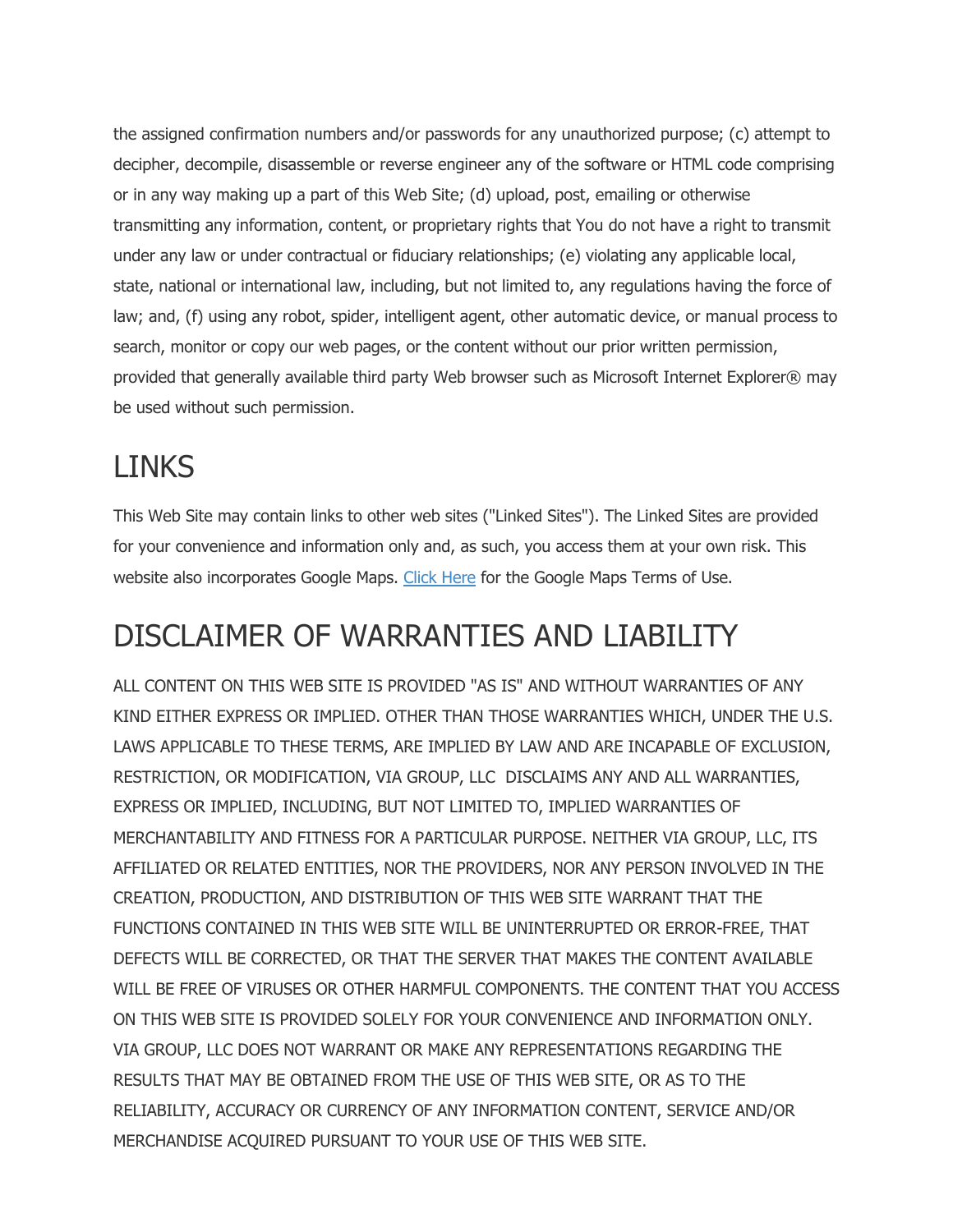YOU EXPRESSLY AGREE THAT USE OF THIS WEB SITE IS AT YOUR SOLE RISK. YOU (AND NOT VIA GROUP, LLC ) ASSUME THE ENTIRE COST OF ALL NECESSARY SERVICING, REPAIR OR CORRECTION OF YOUR SYSTEM. YOU EXPRESSLY AGREE THAT NEITHER VIA GROUP, LLC , NOR ITS AFFILIATED OR RELATED ENTITIES (INCLUDING ITS PROVIDERS), NOR ANY OF THEIR RESPECTIVE EMPLOYEES, OR AGENTS, NOR ANY PERSON OR ENTITY INVOLVED IN THE CREATION, PRODUCTION AND DISTRIBUTION OF THIS WEB SITE, IS RESPONSIBLE OR LIABLE TO ANY PERSON OR ENTITY WHATSOEVER FOR ANY LOSS, DAMAGE (WHETHER ACTUAL, CONSEQUENTIAL, PUNITIVE OR OTHERWISE), INJURY, CLAIM, LIABILITY OR OTHER CAUSE OF ANY KIND OR CHARACTER WHATSOEVER BASED UPON OR RESULTING FROM THE USE OR ATTEMPTED USE OF THIS WEB SITE OR ANY OTHER LINKED SITE. BY WAY OF EXAMPLE, AND WITHOUT LIMITING THE GENERALITY OF THE FOREGOING, VIA GROUP, LLC AND RELATED PERSONS AND ENTITIES SHALL NOT BE RESPONSIBLE OR LIABLE FOR ANY CLAIM OR DAMAGE ARISING FROM FAILURE OF PERFORMANCE, ERROR, OMISSION, INTERRUPTION, DELETION, DEFECT, DELAY IN OPERATION, COMPUTER VIRUS, THEFT, DESTRUCTION, UNAUTHORIZED ACCESS TO OR ALTERATION OF PERSONAL RECORDS, OR THE RELIANCE UPON OR USE OF DATA, INFORMATION, OPINIONS OR OTHER MATERIALS APPEARING ON THIS WEB SITE. YOU EXPRESSLY ACKNOWLEDGE AND AGREE THAT VIA GROUP, LLC IS NOT LIABLE OR RESPONSIBLE FOR ANY DEFAMATORY, OFFENSIVE OR ILLEGAL CONDUCT OF OTHER SUBSCRIBERS OR THIRD PARTIES. SOME JURISDICTIONS MAY NOT ALLOW THE EXCLUSION OR LIMITATION OF LIABILITY FOR CONSEQUENTIAL OR INCIDENTAL DAMAGES. IN SUCH JURISDICTIONS, VIA GROUP, LLC 'S LIABILITY IS LIMITED TO THE GREATEST EXTENT PERMITTED BY LAW.

#### INDEMNIFICATION

You agree to indemnify, defend, and hold harmless VIA GROUP, LLC and the Providers, its and their officers, directors, employees, affiliates, agents, licensors, and suppliers from and against all losses, expenses, damages and costs, including reasonable attorneys' fees, resulting from any violation by you of these Terms

# THIRD PARTY RIGHTS

These Terms are for the benefit of VIA GROUP, LLC and its Providers, its and their officers, directors, employees, affiliates, agents, licensors, and suppliers. Each of these individuals or entities shall have the right to assert and enforce these Terms directly against you on its or their own behalf.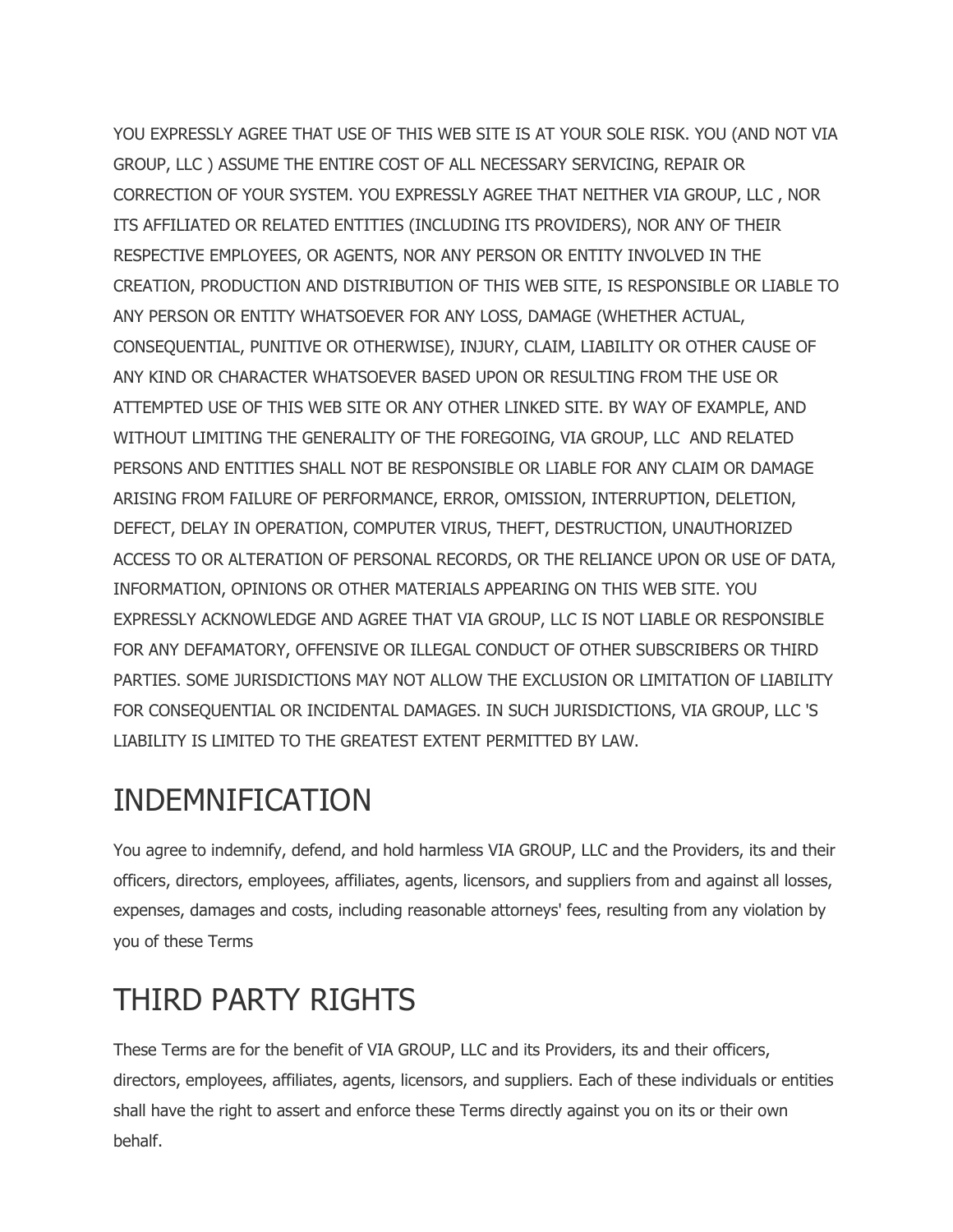# JURISDICTIONAL ISSUES

Unless otherwise specified, the Content contained in this Web Site is presented solely for your convenience and/or information. This Web Site is controlled and operated by VIA GROUP, LLC from its offices within West Des Moines, IA. VIA GROUP, LLC makes no representation that Content in its Web Site is appropriate or available for use in other locations. Those who choose to access this Web Site from other locations do so on their own initiative and are responsible for compliance with local laws, if and to the extent local laws are applicable. You may not use or export the materials in this Web Site in violation of U.S. export laws and regulations. These Terms shall be governed by, construed and enforced in accordance with the laws of the State of Iowa, as they are applied to agreements entered into and to be performed entirely within such State. Any action you, any third party or VIA GROUP, LLC brings to enforce these Terms, or in connection with any matters related to this Web Site, shall be brought only in either the state or Federal courts located in and for Polk County, Iowa and you expressly consent to the jurisdiction of said courts. If any provision of these Terms shall be unlawful, void or for any reason unenforceable, then that provision shall be deemed sever able from these Terms and shall not affect the validity and enforceability of any remaining provisions.

# DIGITAL MILLENNIUM COPYRIGHT ACT ("DMCA")

VIA GROUP, LLC respects the intellectual property rights of others and expects you to do the same. Per the DMCA, VIA GROUP, LLC will respond expeditiously to claims of copyright infringement on the Site if submitted to VIA GROUP, LLC's Copyright Agent as described below. Upon receipt of a notice alleging copyright infringement, VIA GROUP, LLC will take whatever action it deems appropriate within its sole discretion, including removal of the allegedly infringing material.

If you believe that your intellectual property rights have been violated by VIA GROUP, LLC or by a third party who has uploaded materials to the Site, please provide the following information to VIA GROUP, LLC's designated Copyright Agent listed below:

- a. A description of the copyrighted work or other intellectual property that you claim has been infringed;
- b. B. A description of where the material that you claim is infringing is located on the Site;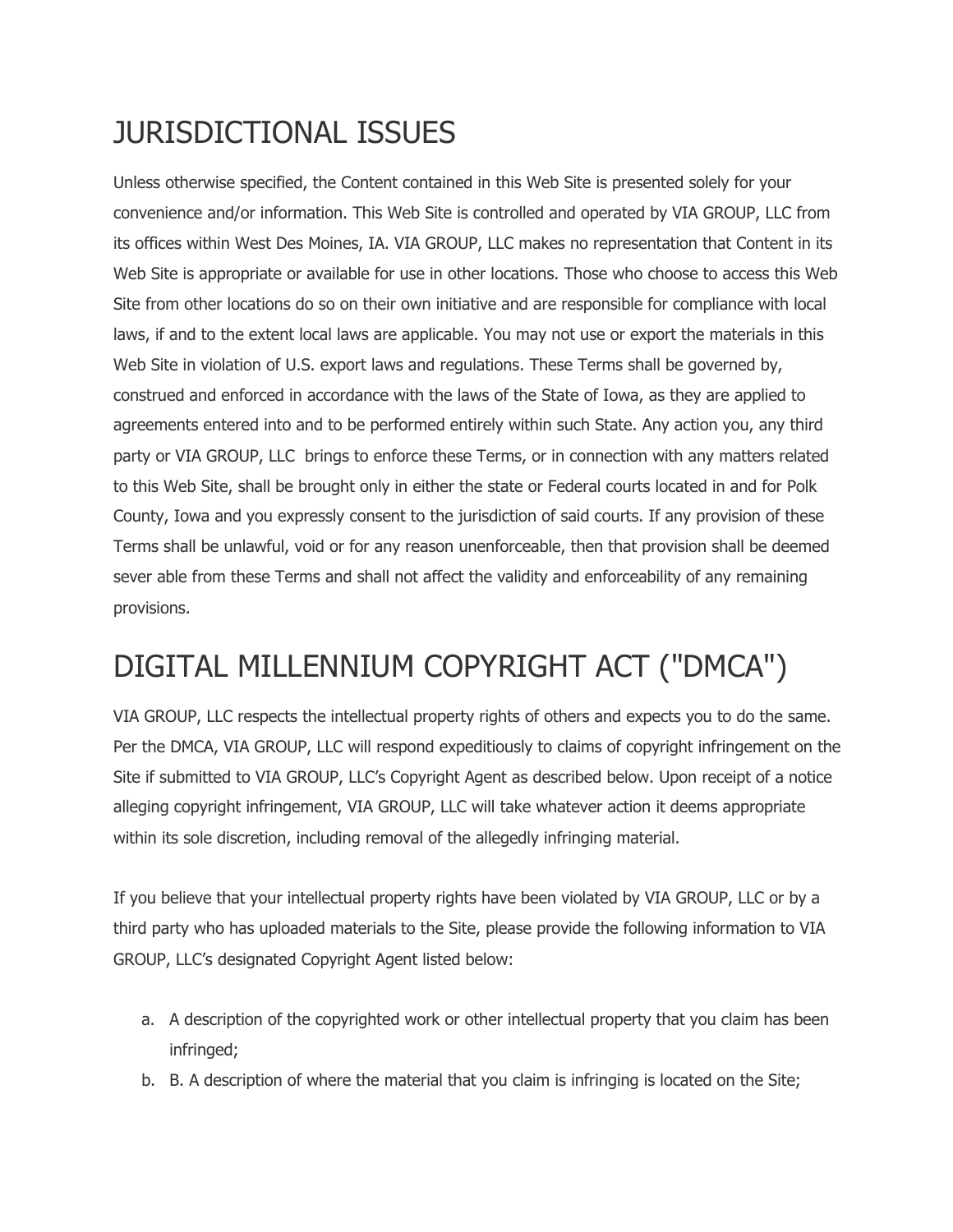- c. C. An address, telephone number, and e-mail address where VIA GROUP, LLC can contact you and , if different, an e-mail address where the alleged infringing paryy, if not VIA GROUP, LLC, can contact you;
- d. A statement that you have a good-faith belief that the use is not authorized by the copyright owner or other intellectual property rights owner, by its agent, or by law;
- e. A statement by you under penalty of perjury that the information in your notice is accurate and that you are the copyright or intellectual property owner or are authorized to act on the owner's behalf;
- f. F. You electronic or physical signature.

VIA GROUP, LLC may request additional information before removing any allegedly infringing material. In the event VIA GROUP, LLC removers the allegedly infringing material, VIA GROUP, LLC will immediately notify the person responsible for posting such materials, that VIA GROUP, LLC removed or disabled access to the materials. VIA GROUP, LLC may also provide the responsible person with your e-mail address so that person may respond to your allegations.

VIA GROUP, LLC reserves the right to terminate, limit or suspend any user's access to the Site in the event of repeated infringing activity. If you believe that a user of this Site is a repeat infringer, please follow the above instructions to contact VIA GROUP, LLC's Copyright Agent. Please include sufficient information to assist VIA GROUP, LLC in determining that the user repeatedly engaged in infringing activity.

VIA GROUP, LLC registered a designated agent with the Copyright Office pursuant to 17 Ud.S.C. 512(c). VIA GROUP, LLC's designated Copyright Agent is:

Ken Clark VIA Group, LLC dba VIA REALTORS® 1200 Valley West Dr. Suite 304-12 West Des Moines, IA 50265 United States 515-661-2818 admin@viarealtors.com